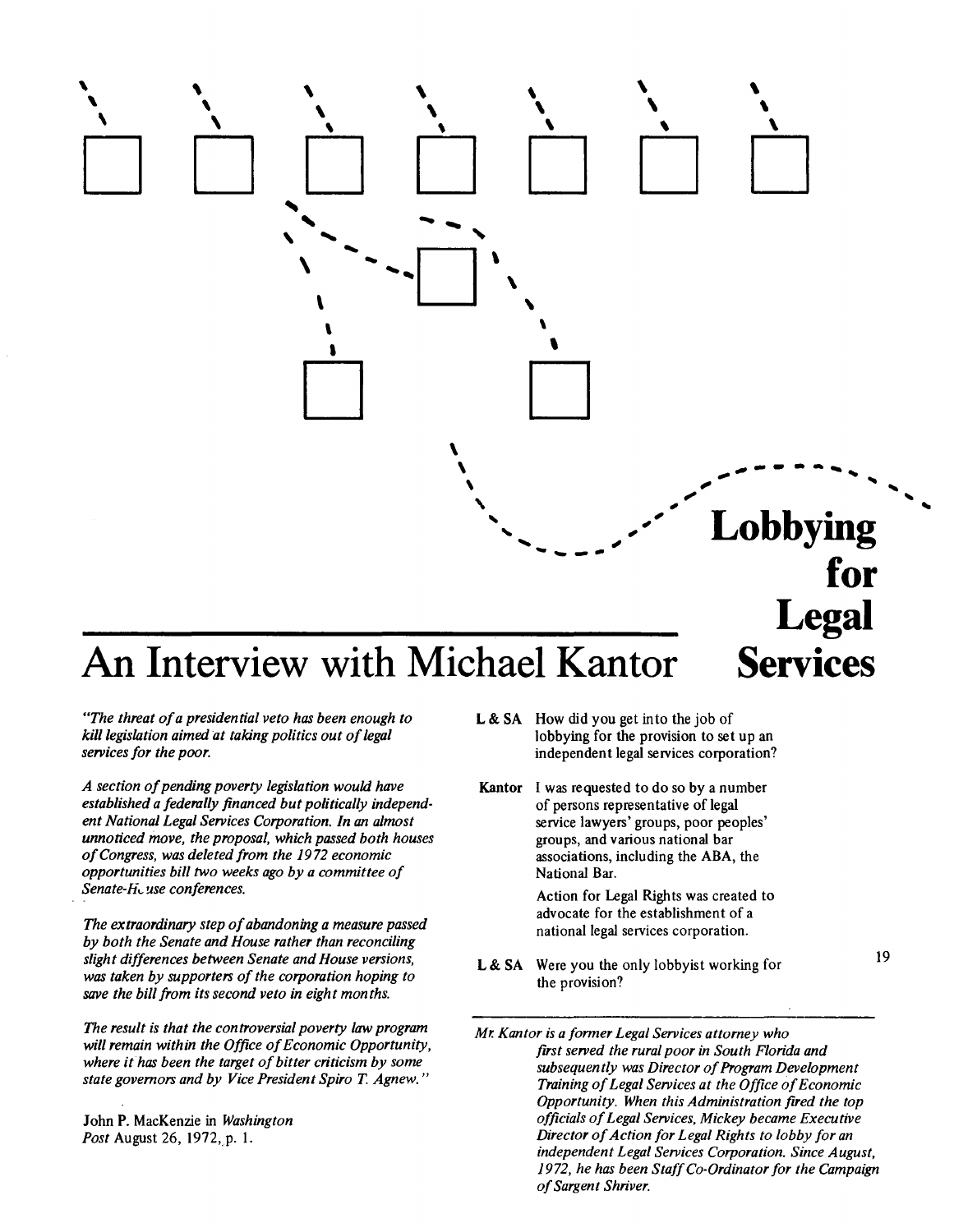Kantor Yes. Full time, that is. Of course, we had tremendous amounts of help at various times, at peak times when the bills were on the floor, from persons who would take leaves of absences from legal services programs, and from certain members of the bar.

L & SA How long did you work on this?

- Kantor I started in January 1971. It carried through August of this year when the provision was deleted in Conference committee.
- **L & SA** How did you go about lobbying for the provision?

\_\_ ,\_,-~-- .... --- --- ----

Kantor I didn't really lobby. I don't think you can say that any person representing the interests of poor people can lobby, because lobbying has the connotation that you have some sort of power to affect the decisions of a Congressman. The AFL-CIO, or the National Association of Manufacturers lobby; legal services lawyers just advocate. The only thing they have is persuasion and argument and facts. That's just an aside, but l think it is very important. We went about it in a way that tried to create a sensitivity in the Congress to what we thought was a crucial issue, that is, the politicization of the legal services program. Of course, you've got to understand that there were a number of people in Congress who were already concerned, because of the events of 1970, about the legal services program, and therefore more than ready to begin to look at new alternatives. In fact, in 1970, the President's Commission on Executive Organization called for a 20 private non-profit corporation to administer the legal services program, a joint informational report of the ABA did the same, and so did reports in early 1971 by the Young Lawyer's Section of the ABA and by the National Advisory Committee of Legal Services. The idea was legitimized by these reports, so therefore the momentum really had already begun. And, of course the concern and the

strategy was to take advantage of that momentum and try to create a vehicle which would truly protect the legal services program from political incursions.

-----

- **L & SA** By "the events of 1970," do you mean political interference by the Administration?
- Kantor Right. Which became clearer and clearer as we got closer to the 1970 off-year elections. For instance, on June 8, 1970 Frank Carlucci, of the -------- -- - .,,,,,. --

---

OEO Staff, wrote a memo to Don Rumsfeld which began a process of change or attempted change to regionalize the legal services program, i.e. to put the program under the political control of persons in the various regions of the United States who were only subject to the political whims and interests of various local politicians, and who would not have seen the broad national movement of legal services and the recurring patterns of problems. In fact, instead of being insulated from political pressures, they would have been quite subject to them. That was the first really large issue in 1970. During that'regionalization fight you had the attempt by the Administration to make political issues in the 1970 off-year elections of the Western Center of Law and Poverty in California, the Dallas Legal Services program, and the New Orleans Legal Assistance Corporation. Then came the firing after the election of Terry Lenzner and Frank Jones, who resisted the regionalization and also the use of legal services programs as political tools. And I call the elephant that broke the camel's back California Rural Legal Assistance  $(CRLA) - after$ Governor Reagan vetoed CRLA and then OEO failed to override that veto. Immediately it was clear that the Governor's attack was purely political, and later it was proved to be so.

L & SA So your efforts were not to promise favors or endorsements, or to convince them that it was in their political interest, but rather to persuade congressmen that the provision was needed in the public interest.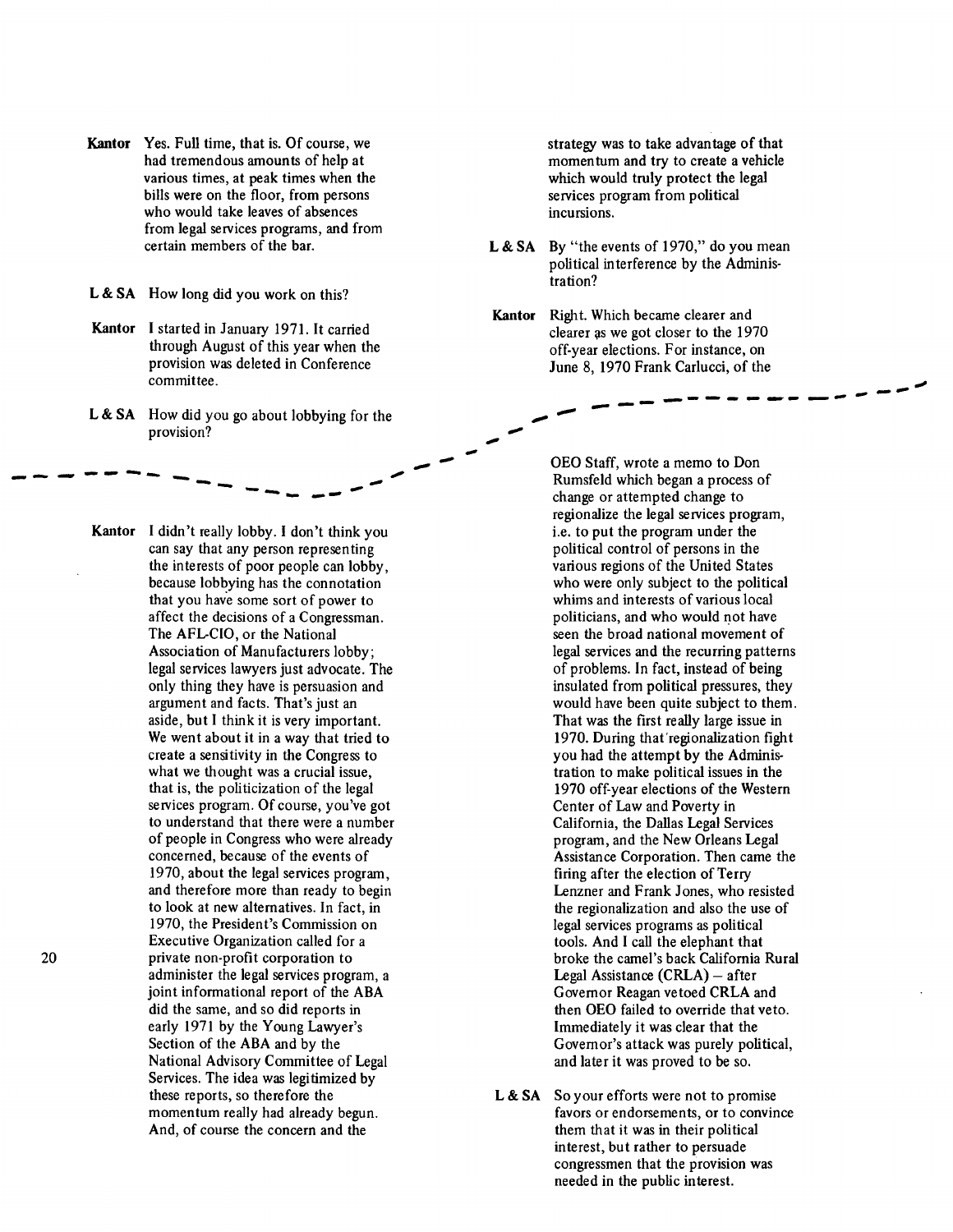**Kantor** As innocent as that sounds. We talked about a number of things. One was the need to keep the executive and legislative branches out of the business of the judiciary. Second, I argued that poor people deserve the same sort of viable, effective, independent legal services that the more affluent have. Three, and probably most important of all, I pointed out that the strength of

 $- - - - - - - - - -$ <br>our institutions in an adversary society depends upon everyone having a right of access and advocacy with regard to the decisions which are being made which affect their lives. And those ideas were saleable and did sell not only to what we might call the liberals in both parties but to some very interesting conservatives. After all, those sentiments are impeccably conservative, and I think that the most gratifying part of this is that a number of congressmen whom I think should be praised, looked at this program and said, "This is what we should be doing, whether I agree with the other social programs under the Johnson Administration or not. This program has been effective and it strengthens our institutions and it brings people into the system."

- L & SA Then why was the provision defeated?
- **Kantor** The Administration, purely and simply. Interestingly enough, you know we passed the House three times and the Senate three times. We were never defeated on a roll-call vote in either body on any subject with regard to legal services for eighteen months. What happened of course is that people on the White House staff decided for ideological and political reasons that they did not want legal services in an independent environment. I am very concerned that their plan for legal services is to emasculate the program if they win on November 7. I don't know what other conclusion you can draw. We were subject to the veto on December 9, 1971. The only reason the Senate Committee deleted that [legal

services] provision was because the Administration said, "We will veto the OEO bill if an independent legal services corporation is a part of it."

**L & SA** Were there any particular people in the Administration who were on either side?

............... -------- -- .\_-

**Kantor** No one ever surfaced in the Administration in favor of the provision. I can tell you who actively lobbied against it. First of all, the incredible situation is that OEO, supposedly the advocate of poor people, lobbied against the legal services corporation, which was supported by every poor peoples' group who ever spoke up about it. That's number one. Then in the White House you have a whole cadre of White House lobbyists and White House power lined up in the face of this provision. But even in the face of that the Congress exercised its independent judgment on six different occasions and passed the provision. What is disturbing of course is that the power of the presidency is so strong that they can threaten veto and have this bill struck from the extension of the Economic Opportunity Act. I'm still amazed or maybe I'm just naive; never once, no matter who the Congressman was or what side he took, did anyone refer to any great extent to the effects his decision would have in his prospects for re-election, one way or the other. Now maybe they did it out of my earshot, and maybe they did it and it wasn't reported to me, but it seems to me that the greatest concern was with philosophy, with the effect of the program on the public good. Yet, with the Administration on the other hand it was all political; it never got into substance; they couldn't have cared less about the substance. Maybe someday I'll go off and think about the executive: is that the way it is, or is this just a passing phase due to the peculiarities of this Administration? If it's not an aberration, then I think we have to seriously rethink about the powers of the executive branch.

**"OEO lobbied against the legal service corporation which was supported by every poor people's group."** 

, I I

 $\overline{a}$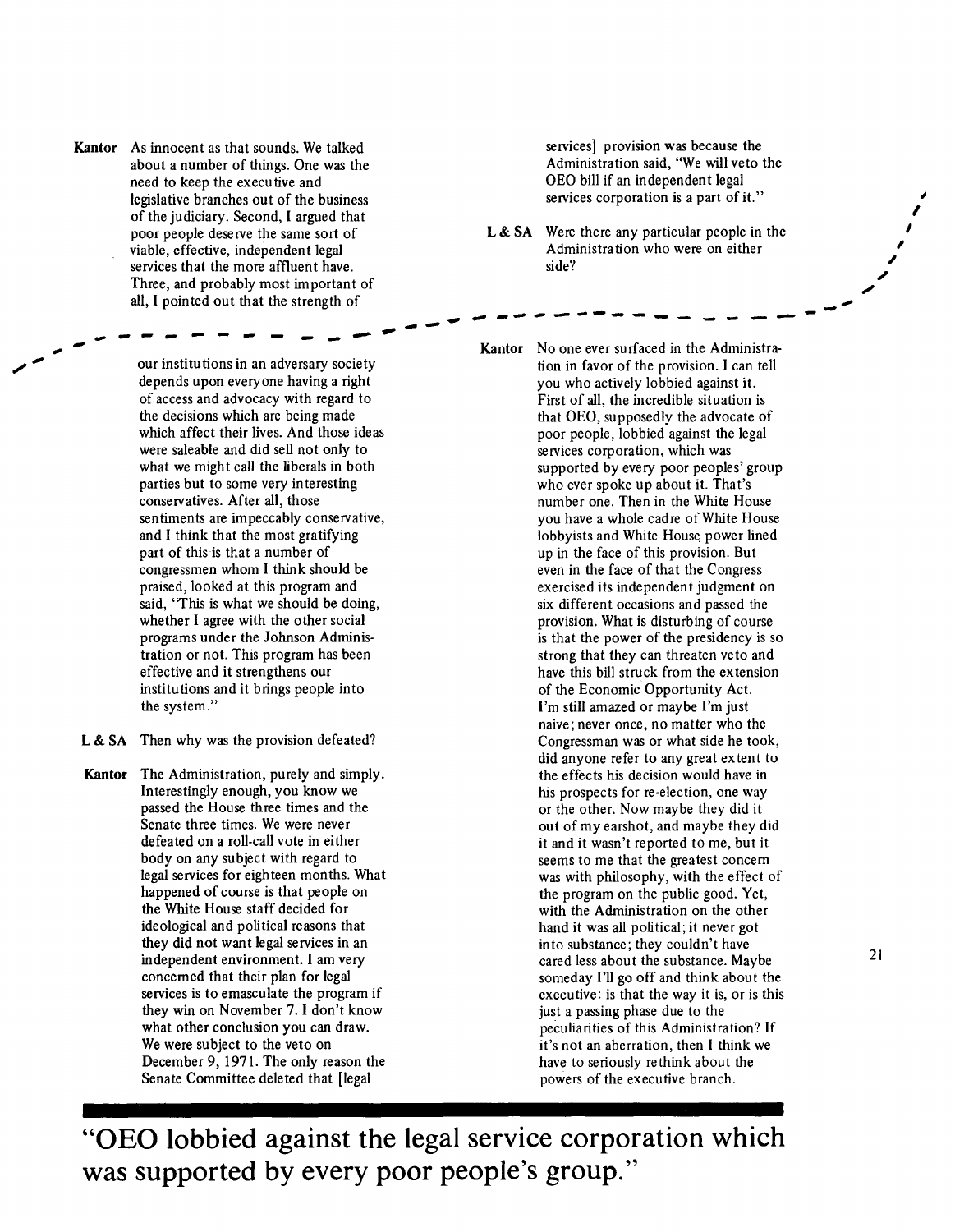L & SA Were there any other people who took an active part in this beside you and the Administration? What was the position of the ABA, for instance?

Kantor The ABA up until December, 1971, remained neutral with regard to the political fight. The political fight with a little "p" was the bi partisan bill, which we supported, as against the bill sponsored by the Administration. The ABA had come out early for a corporation and they had set certain criteria [essentially concerning management control] which were much more consistent with the bi-partisan bill. Individuals in the ABA criticized the Administration bill quite loudly. What happened, though, in late November in 1971, was that once the Conference Committee of the House and Senate decided on one bill then Leon Jaworski, President of the ABA, sent a letter to every member of Congress supporting that bill. From that point on the ABA actively supported the bills we supported.

- L & SA Who threw in the towel in the Conference Committee then?
- Kantor Signals were put out by the Administration. Very direct signals, through their spokesmen on the Hill. They were Al Quie on the House side, who you know is the senior minority member of the House Education and Labor Committee, and through Bob Taft, who is the Senator from Ohio. The signal was that unless that Board was completely controlled by the President of the United States there would be no corporation; he would veto any bill that was sent to him without that. Senators Javits and Nelson decided that they would acquiese to that position and go with an all-presidentially appointed board with no criteria and with no input from any other group. The legal services advocates on that Conference with our acquiescence and active help decided it would be better to have no corporation at all than to have one which was not independent yet insulated from public scrutiny and accountability. So that's really what it came down to. The issue was joined in August. I would hasten to say though that Nelson and Javits are great friends of the legal service corporation. It was their honest judgment that we were

better off with any kind of corporation than OEO. It was a matter of judgment. It was the judgment of the majority of the conferees, and the legal services people, and bar people that we couldn't afford to get into an institution that was going to have to survive X number of years but wasn't truly independent, that we were better off staying in OEO, fighting the bureacracy there and waiting until the next Congress. It was our first choice that we ought to give the President the bill even if he would veto it. Number one, in hopes that maybe there was a 5% chance he would sign it. But number two, why should our friends, Democrat and Republican, veto the bill for him? We thought it would sensitize the public more than they are now to the issue. And it would make the legal profession more aware of the problem. It was my judgment that that would be very good for the legal services program. You know, the legal services program is such that when we've had political problems we've won every time they've been public. Where we get beat is in the back rooms. We can't afford to have these issues determined in the back rooms. Our only power is the power of public information, public knowledge, newspapers and media looking at these issues and exploring them. Once we get into a situation where there is no public scrutiny, we're going to get beaten, because as I said before we have no power to effect our interests.

.... --- -- -.... \_ ,. -.... .\_ - - - ---- -

·- - --

- L & SA So you are a lobbyist who tries to get things out in the open.
- Kantor That's right.
- L & SA How did you go about doing that? Did you work with the media a lot?
- Kantor To some degree, yes. We tried with some success, although let's be honest, this is not the biggest issue in America - I think it's a hell of an important program, but it is certainly nothing like tax reform or the war in Vietnam. Our initial step was that legal services

"It was our first choice that we give the President the bill even if he would veto it."

I I

I

,

I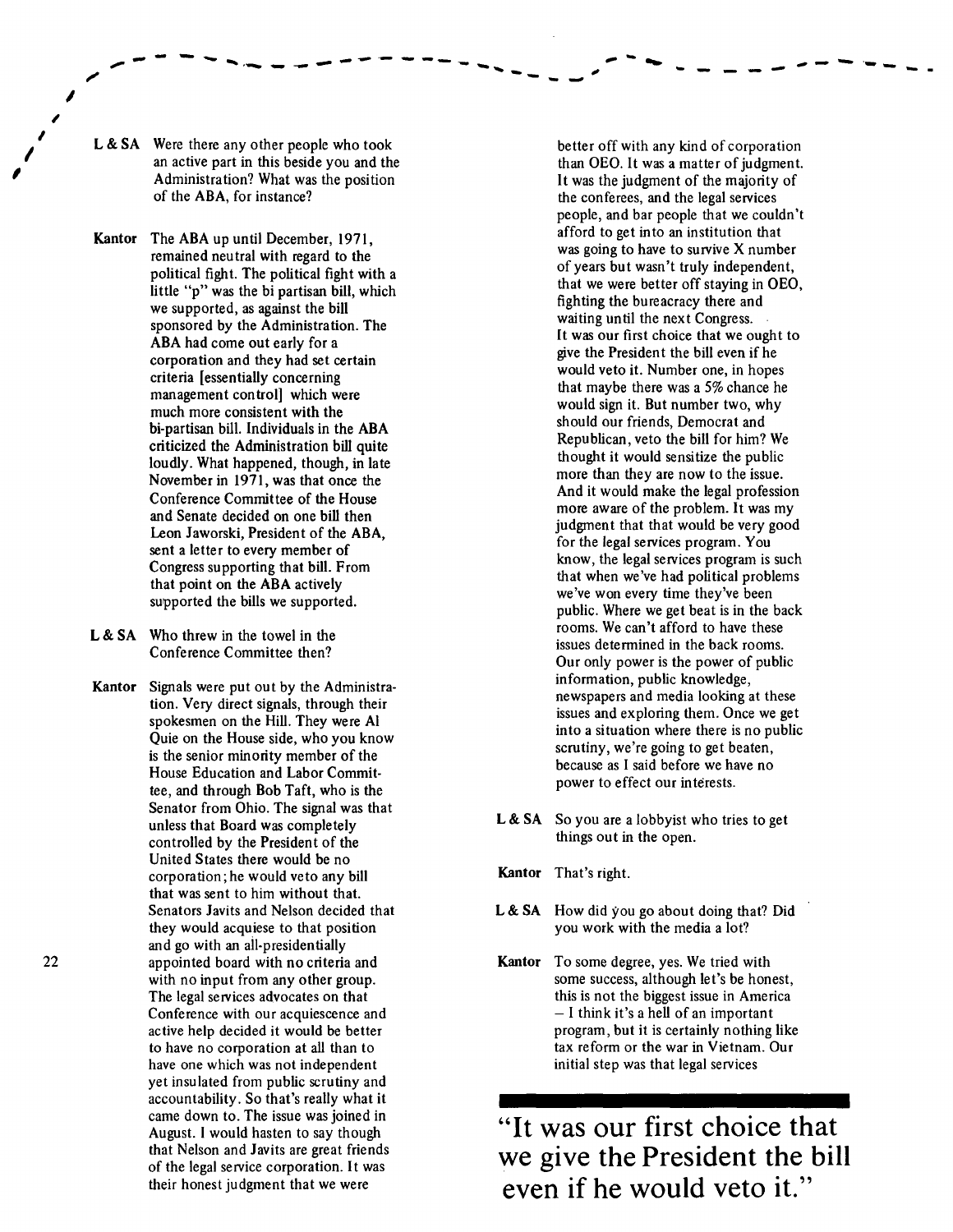lawyers raised money for me, and I travelled all around the country and met with all kinds of people trying to get them to sensitize local jurisdictions to bubble up support. It seemed to us, and I think it proved to be fairly true, that this is not a Washington issue and never should be. The legal service programs operate in local jurisdictions with local boards of directors with their own local priorities. So, therefore, that's where the ideas and the emphasis and the support should bubble up from. If there was any broad strategy in terms of the politics, if there are any in dealing with poor people  $-$  they're so powerless it may be a misnomer to say that there is some sort of politics here-I think maybe there is some sort of moral persuasion involved, and it should bubble up. And this was not just ideological. I think it was also strategic. It was much more effective that Congressman X from Ohio heard from poor people and civil rights groups and church groups and the League of Women Voters in his home town, than to have him hear from Mickey Kantor running around the Hill, who may or may not be representing anyone. You know, it's obvious if you work for the National Association of Manufacturers that you have some impramateur to go in and talk to Congressman X and talk about various problems and you have some power to effect your interests. But with legal services I think what had to happen was that the interest had to bubble up and then I and others had to carry the message and work with the various Congressmen in writing sections of the bill. I worked with Republicans and Democrats, liberals and conservatives, and so on.

,,,,--.\_ ,.., .... ....\_ \_\_\_\_ -- ..... - .....

- --

- **L & SA** How did you get this interest to bubble up?
- Kantor We set up regional action committees in every OEO region, and they were composed of legal services lawyers, bar people, poor people, working together to try to work on media, work on groups like labor unions, other kinds of constituencies in order to begin to sensitize their Senator and Congressman to the issue.
- L & SA And you found that to be effective?

Kantor Not 100%. I certainly think that it helped a lot. You know, a lot of the most effective lobbying for poor people is done by members of Congress, by Fritz Mondale, by Alan Cranston, by Bill Ford, by Ted Kennedy. Buttonholing their colleagues and talking about these issues is probably the most effective lobbying of all, or legislative advocacy. Therefore, I worked through people like that. So that what you have was maybe what you would call a pincer movement, bubbling up from the grass roots and efforts by collegues, and in the end doing something that no one thought we could do-pass that kind of bill, and a very good bill, and pass it six times.

- -- *-- - - -* - - - - - . .

L & SA Did you have any amusing encounters with people on the other side?

Kantor I guess you should see humor in everything, but none of it was very amusing. You know, it bothers me that these people have no appreciation for the rights of prople to have access to courts. They really are the most arrogant people I have ever dealt with in my life.

## L& SA Who?

Kantor The Administration people. I guess hubris is the only word I can think of. It's an arrogance of power. They really think in their paternalistic way that they know what's best for the country, and they don't really care if anyone else has any input. And that especially goes for poor people, who don't vote for Republicans, anyway. Also, it's more than ideological; a lot of it is racial. I didn't find much humor in dealing with them. But on the other hand I have nothing but admiration for the people, Republicans and Democrats, with whom we dealt in Congress. It's incredible to me-the arrogance of the White House bureaucrat as compared with the gentlemanly conduct, the honesty of the elected officials on the Hill. I guess I'm very naive, but that was the most stark contrast to me-the people on the Hill, some in particular, are generally bright, effective and honest. I would not say that about the people from the White House. And I think this can be confirmed on the issues that other people are concerned with. My

...... --- .... ....\_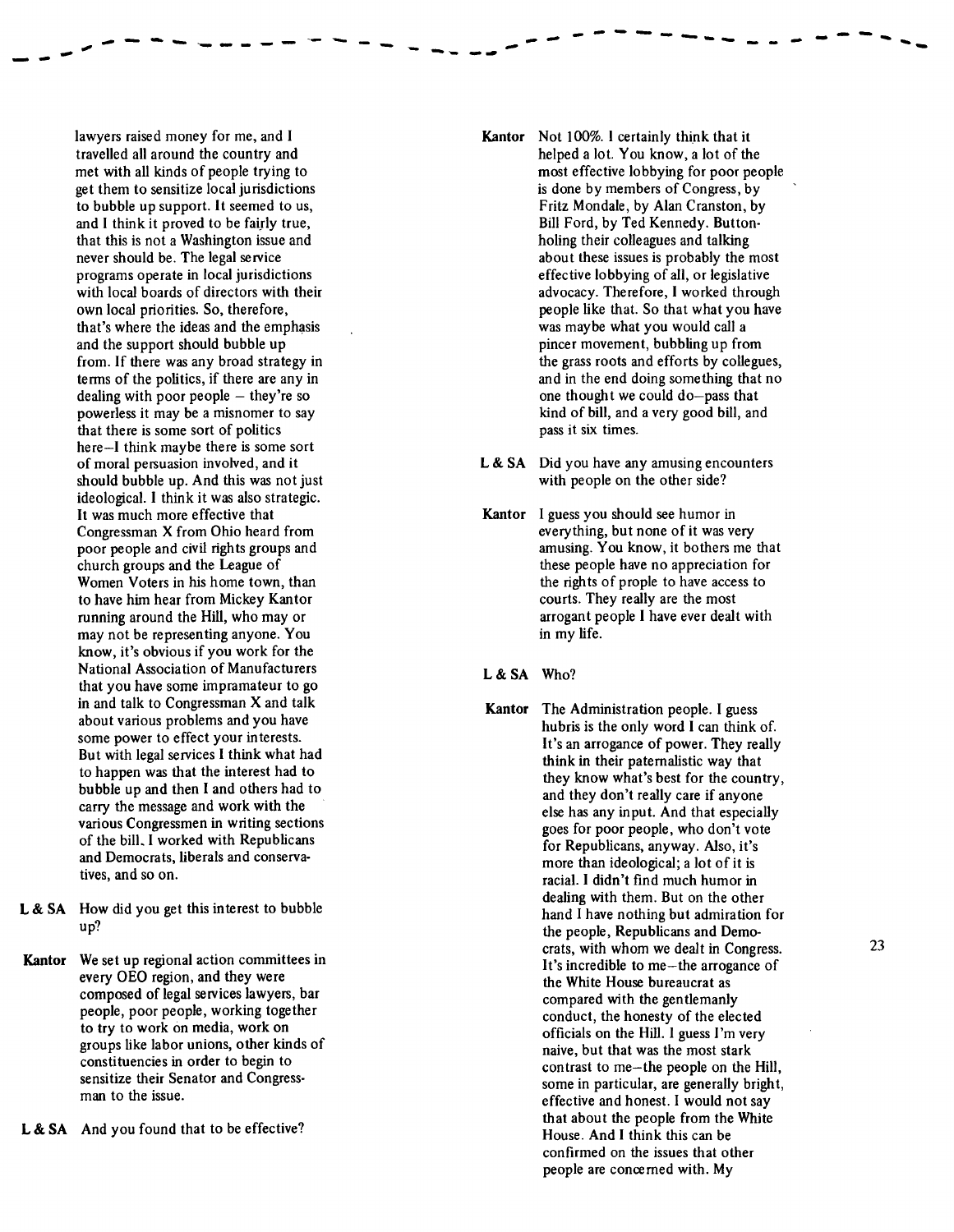counterparts in the child development movement, for example, would say the same thing.

**L&SA** Let's talk about those people for a minute. Is there a new breed of public interest lobbyist?

....................

- **Kantor** Yes.
- **L&SA** Who employs them?
- **Kantor** Well, let's take me for instance. It's very interesting-every penny, and it wasn't much, that I got paid during that year and a half, it paid for my travel around the country, too, came out of the pockets of lawyers and some from poor people. Three people gave me contributions of \$100-totally unsolicited. The rest came in from \$1 to \$25. We raised \$22-23,000 in that eighteen month period, which I think is damn good on an issue like this.
- **L&SA** How did you do that?
- **Kantor** We tried to get people to give us lists of people, and we wrote letters. We raised some money at rallies after Terry [Lenzner] and Frank [Jones] were fired. So we had some seed money, \$3600 or so. That's how it started.
- L & SA Do these other public interest lobbyists get their money from such decentralized sources?
- **Kantor** Some get them from unions, some from private contributions, some from particular wealthy people who want to see certain issues carried. There is a variety of sources. The problem, of course, is that the biggest source of all is unavailable, the foundations. Foundation money is not available for legislative advocacy.
- <sup>24</sup>**L&SA** Do these other public interest lawyers who do not work only for poor people have a broader choice of tactics than you?
	- **Kantor** The enviromentalists do, and the consumer groups do. The reason is that they have much more power. They are dealing with middle class people, who have influence of their own plus greater numbers of active people. You know,

poor people are not as politically sensitized because they don't have time to be; they are scratching to make a living and to exist. So therefore that is a much more effective lobby in the traditional sense, although they are not traditional in the issues they take up.

-<br>---*--* ----<sub>-</sub>-*---*------

- **L&SA** Other than issues, how are they different from the heavies in the Thomas Nast cartoons?
- **Kantor** Well, they're very different in the sense that they never threaten political reprisals. That's just not in their book of strategies. They try to hit the issues and hit the issues hard. They try to use the media. I think really what has happened is that newspapers and the electronic media are doing what they should be doing and that is acting as public ombudsmen in this country. And the public interest lobby, especially the environmental and consumer groups who I think have done a good job, have used them in that way and I think they should. 'Used" in the best sense of the word; I don't mean manipulate. I mean using that forum to discuss issues which were heretofore not discussed. And that has an effect on the Congress. They also use the same strategy we used trying to bubble up support, which they find very effective. And we work with each other quite a bit and try to help out. They have been very, very good to legal services. Consumer and environmental groups, whose interests really aren't tied to poor people, decided to help us out, because we needed it and because they believed in what we were trying to do. And they expended resources on us, which I think is quite unusual.
- L & SA Do you work closely with more traditional lobbyists?
- **Kantor:** You know, there were 93 groups in the coalition to save legal services. Those 93 groups run the gamut, from B'Nai Brith, to the AFL-CIO, to the National Welfare Rights Association, to the League of Women Voters, to the United Auto Workers. to the National Catholic Conference.
- **L & SA** Did you put this coalition together?
- **Kantor:** No, it was started by the League of Women Voters and other groups. And at first they weren't concerned about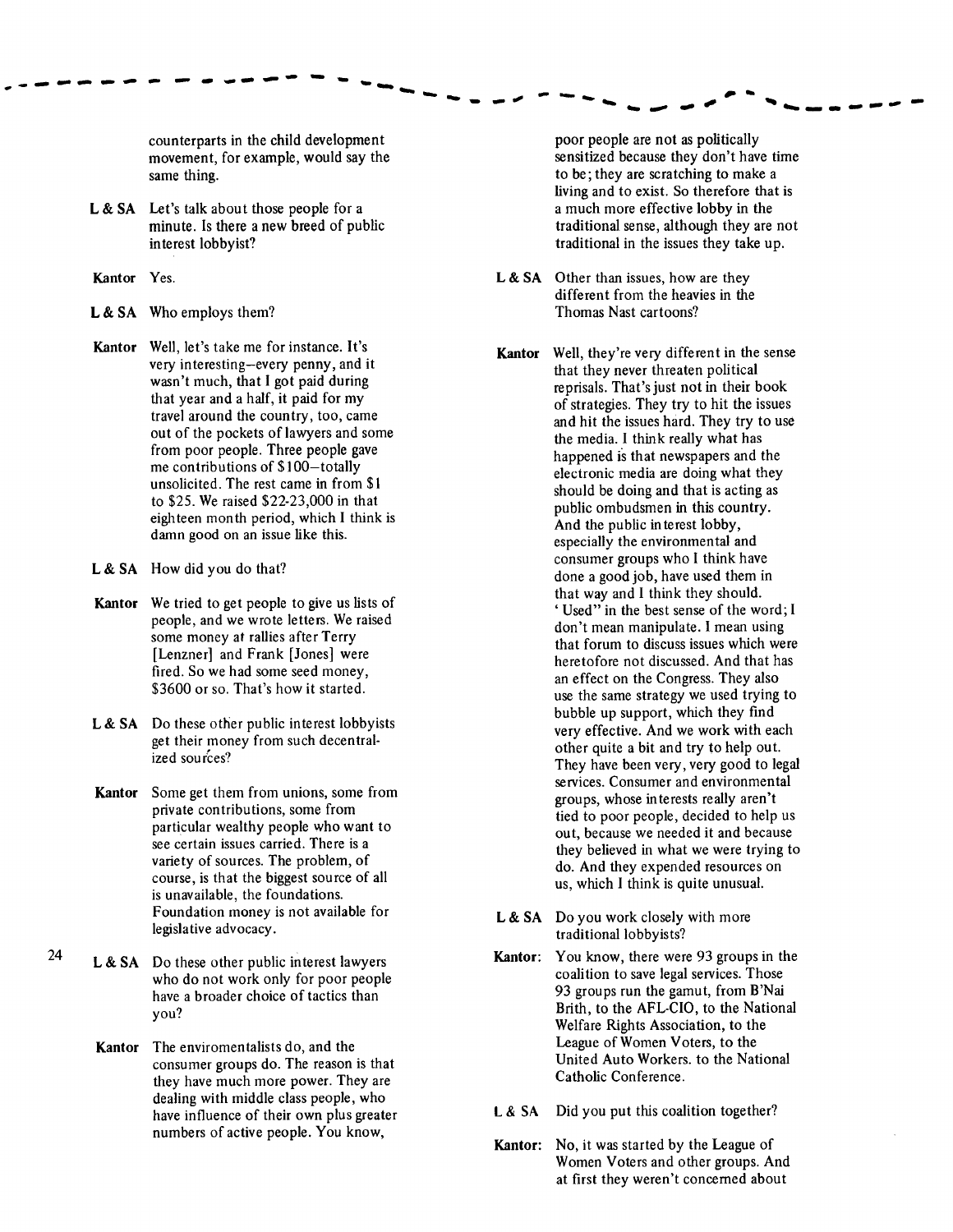------*---* --<sup>---</sup> "It's incredible to me the arrogance of the White House bureaucrat as compared with the gentlemanly conduct of the elected officials on the Hill."

I I '" ~ --'--.\_ .. - - -.,..,, -- ,,, .. --...... \_ -- - .\_, -----

 $\ddot{\phantom{1}}$ 

own coalition together in around April 1971. It was a loose alliance in the 1971. It was a loose alliance in the kind of people that you deal with.<br>Sense that they were really concentrat-<br>Legal services is what I've always d ing on other OEO programs. When legal services was the issue of the week, we services was the issue of the week, we of my concern for legal services; it<br>all got together. didn't go the other way around. I

- L & SA You don't feel that your provision was found an issue. I've been in every level<br>deleted so that other parts of the servel been used for the services since I got out of law coalition might secure their programs?
- **Kantor:** There was probably some pressure that system of justice or lack thereof, a<br>system of justice or lack thereof, a<br>concern that we ought to be confrontwhole way to trade off legal services for the things that hits you personally the rest of the bill In the end that's to the caliber of people that you deal the rest of the bill. In the end, that's to some degree what happened with Nelson and Javits – they did not want humane, bright, committed people,<br>this bill vetoed You know it's whose concerns run not to material this bill vetoed. You know, it's<br>interesting in 1969 in the fight over<br>things but to issues. And that to me interesting, in 1969 in the fight over the state of things but to issues. And that to me<br>the Green amendment in the House and the was my high water mark in my time didn't. Not that we're heroes, because were at CRLA. People who were<br>no has ever done that in the coalition in the streets—although I'm not no has ever done that in the coalition,<br>to my knowledge. And honefully it will exit is exit in the streets-although I'm not people have weakened, but they have

about the power of the unions and the their members aren't that affected by cynical, especially about labor unions. Kenny Young of the AFL and CIO was

what are the satisfactions of being a<br>public interest lobbyist?

the legal services bill. We had put our **Kantor** I think number one, other than the own coalition together in around April Legal services is what I've always done.<br>I was a public interest lobbyist because didn't go the other way around. I wasn't a public interest lobbyist that<br>found an issue. I've been in every level deleted so that other parts of the of legal services since I got out of law<br>
coalition might secure their programs?<br>
School. So there's a philosophy and ideology there, a concern for our<br>system of justice or lack thereof, a way. But I have a feeling they resisted concern that we ought to be confront-<br>it Obviously there was pressure the service in legal services. But one of it. Obviously, there was pressure the individual ing injustice in legal services. But one of the off legal services for the things that hits you personally is with, that you are allied with-they are humane, bright, committed people, the Green amendment in the House and<br>then in 1971 in another incident in the with legal services. I consider them the then in 1971 in another incident in the with legal services. I consider them the<br>House Legal Services could have traded and the real heroes of this country now, people House, Legal Services could have traded real heroes of this country now, people<br>off OEO for our betterment and we real heroes of this country and Gary Bellows, who off OEO for our betterment and we like Jim Lorenz and Gary Bellows, who<br>didn't Not that we're beroes because and some versual were at CRLA. People who weren't out to my knowledge. And hopefully it will criticizing people in the anti-war<br>never hannen. It's always been a solid movement-people who went from civil never happen. It's always been a solid movement-people who went from civil<br>front There have been cracks and front. There have been cracks and from the rights to poverty and worked their can<br>regard heavy regard the rights to power the rights to power their canss people have weakened but they have come back into the fold. throwing rocks for the sake of throwing I'd like to say one thing about the rocks and have got to begin to start unions in particular. The unions have hitting something. We've got to begin<br>heen fantastic in helping us You know to make changes, because I think a lot been fantastic in helping us. You know,<br>as much as we might concern ourselves of people are turned off. What we've as much as we might concern ourselves of people are turned off. What we've<br>about the power of the unions and the settle of the unions and the settle about the power of the unions and the abuse of that power sometimes, they tions or a lot of rhetoric and absolutely took on issues like legal services and the content of rhetoric and the content of the content of the content of the content of the content of th took on issues like legal services and<br>their members aren't that affected by the non-their members aren't that affected by the non-their members aren't that affected by it. But they took it on effectively ... Oakland and legal services offices all and I think sometimes we're too wer the country are trying to effect over the country are trying to effect<br>reasonable, logical, necessary change.

- especially helpful. He spent hours and L&SA But in your role as a lobbyist you are hours helping us. The contract of the dependent on the will of the hours helping us. majority. There's no judicial short-cut **L & SA** What are the satisfactions of being a to take. That must at times be quite and functions of  $\frac{1}{2}$ 
	- Kantor: It's much more difficult than litigation. because it's much more sophisticated. It's interesting, there are many more

----